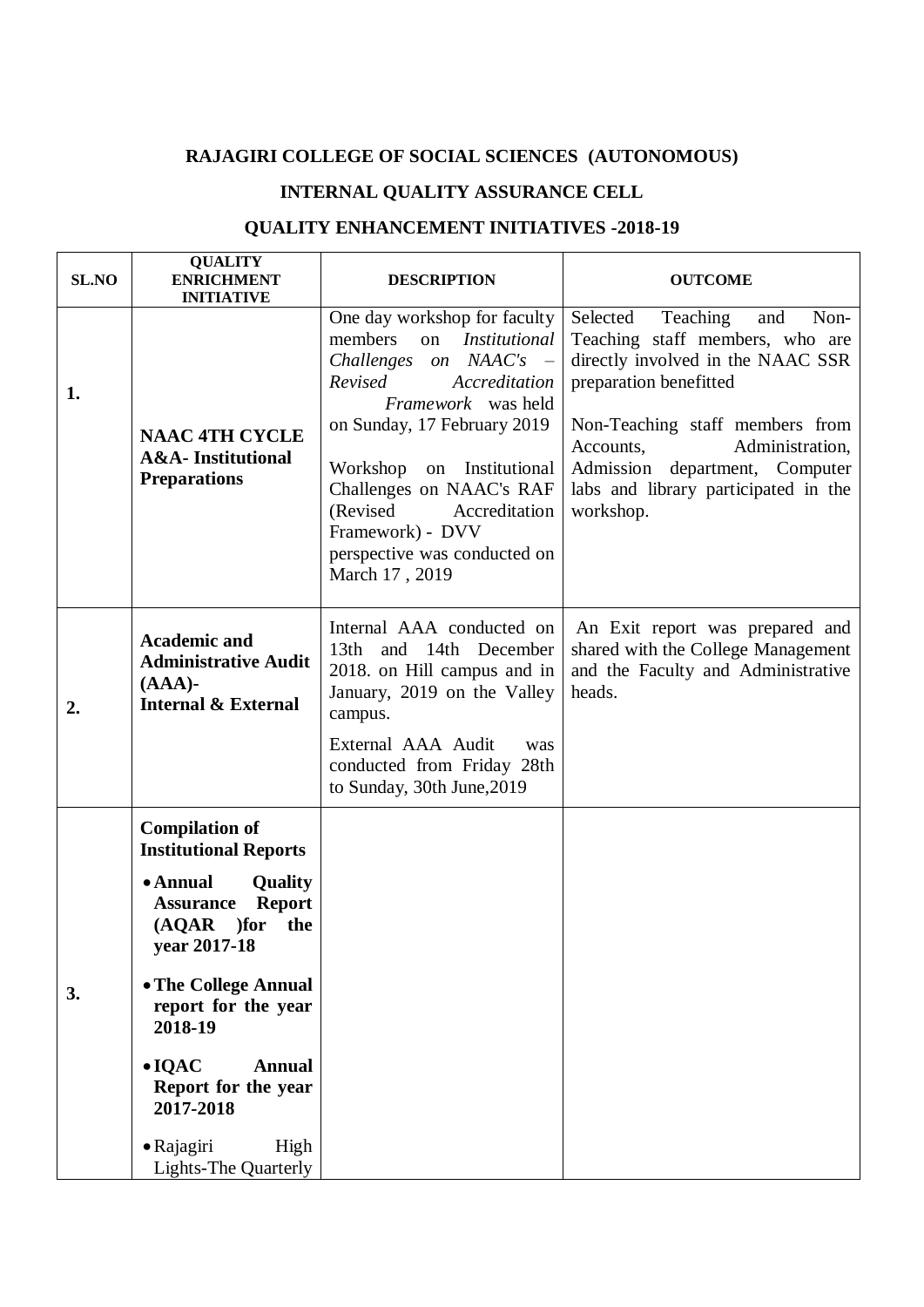|    | <b>Bulletins</b><br><b>News</b><br>$-4$<br>nos                                                                                                                               |                                                                                                                          |                                                                                                                                        |
|----|------------------------------------------------------------------------------------------------------------------------------------------------------------------------------|--------------------------------------------------------------------------------------------------------------------------|----------------------------------------------------------------------------------------------------------------------------------------|
| 4. | <b>Preparation of</b><br>• Student Handbooks<br><b>Academic</b><br>and<br>Calendar for the<br><b>Calendar</b><br>Year<br>2017-18<br>· Student Guidelines<br><b>Hand book</b> |                                                                                                                          | Printed and distributed to the<br>$\bullet$<br>students                                                                                |
| 5. | <b>Faculty Quality</b><br><b>Enrichment</b><br><b>Initiatives</b>                                                                                                            |                                                                                                                          |                                                                                                                                        |
|    | <b>Faculty Development</b><br><b>Programme/Worksh</b><br>op/Seminar/professio<br>nal development<br>programme/<br>Conference etc -                                           |                                                                                                                          | No. of Faculty members Attended:<br>:38                                                                                                |
|    | <b>Financial Assistance</b><br>provided to Faculty<br><b>Members to attend</b><br>conferences/<br>workshops                                                                  |                                                                                                                          | No.of faculties: 43                                                                                                                    |
|    | <b>Faculty Paper</b><br>presentations                                                                                                                                        |                                                                                                                          | No.of faculties: 16                                                                                                                    |
|    | <b>Professional Body</b><br><b>Membership fee</b><br>during 2017-18                                                                                                          |                                                                                                                          | No.of faculties: 1                                                                                                                     |
|    | <b>International</b><br><b>Conferences</b><br>Organised                                                                                                                      | The 10th edition of ISUSW<br>(International<br><b>Summer</b><br>University in Social Work)<br>hosted by School of<br>was | Students, professors, experts<br>and<br>work professionals<br>social<br>from<br>overseas universities participated in<br>the programme |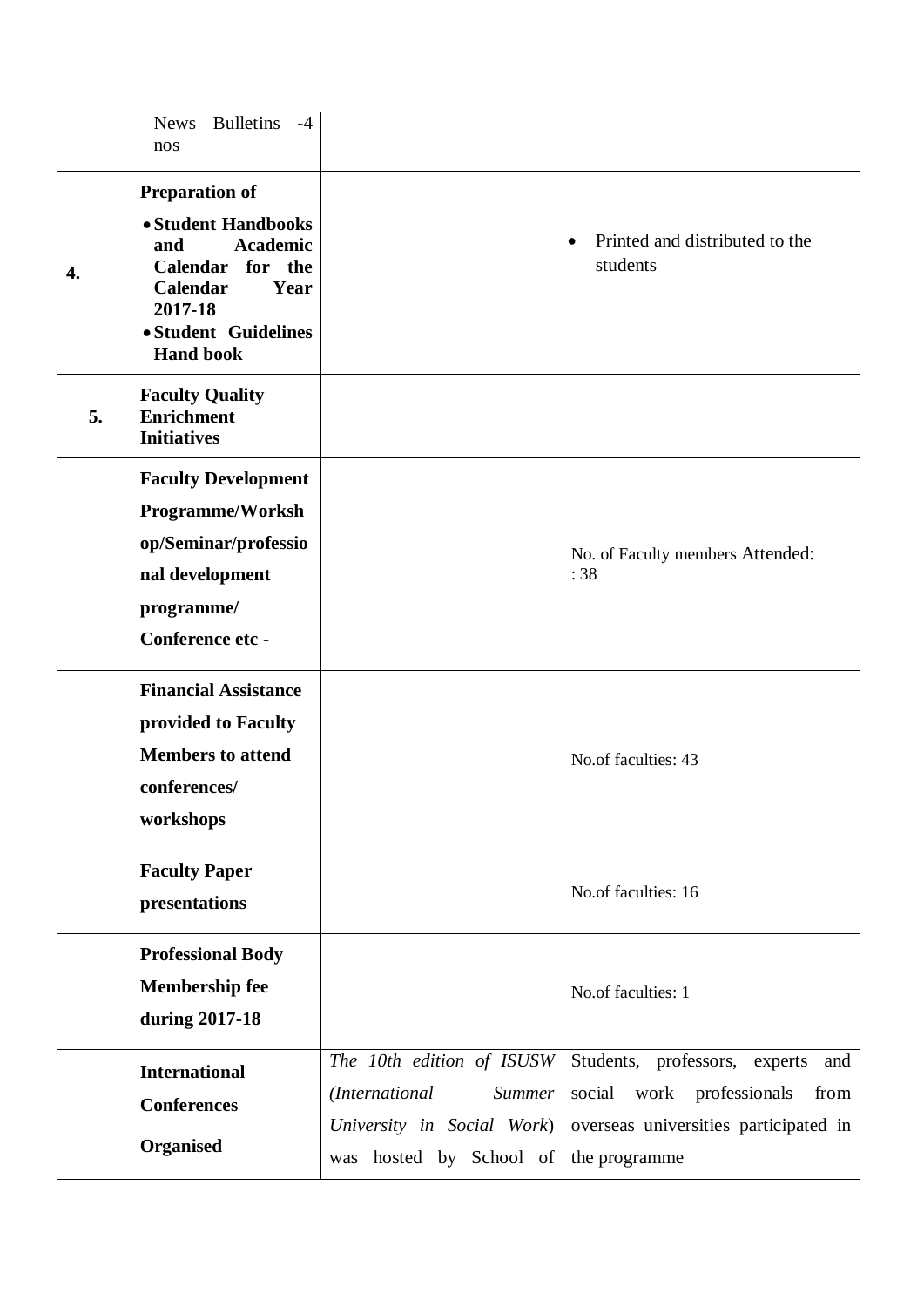|   |                              | Social Work and Office of              |                                       |
|---|------------------------------|----------------------------------------|---------------------------------------|
|   |                              | International Relations, from          |                                       |
|   |                              | 2nd July to 12th July, 2019            |                                       |
|   |                              | The theme of ISUSW 2019.               |                                       |
|   |                              | was "Social Care and Well-             |                                       |
|   |                              | being<br>of<br>vulnerable              |                                       |
|   |                              | populations".                          |                                       |
|   |                              | International Conference on            | Overseas partners were present.       |
|   |                              | Multi-Sectorial<br>and                 |                                       |
|   |                              | Interdisciplinary<br>Responses         |                                       |
|   |                              | to Health and Well Being was           |                                       |
|   |                              | held from 9, 10 $&$ 11 January         |                                       |
|   |                              | 2019 at Rajagiri Kakkanad              |                                       |
|   |                              | Campus                                 |                                       |
|   |                              | Six Students from University           | Rajagiri OUTREACH<br>conducted        |
|   |                              | of Maryland (UMB), USA                 | various orientation sessions for the  |
|   | <b>Internship arranged</b>   | are undergoing Internship at           | Interns.                              |
|   | for Overseas students        | the School of Social work,             | Yoga Training programme<br>was        |
|   | in coordination with         | from June 2019 to November             | conducted during the month of         |
| 6 | the Office of the            | 2019.                                  | February & March, 2019                |
|   | <b>International Affairs</b> | Various orientation sessions           |                                       |
|   |                              | conducted for<br>the                   |                                       |
|   |                              | International<br><b>Students</b><br>on |                                       |
|   |                              | Internship.                            |                                       |
|   |                              | Dr. Anish K.R. Head, Social            | 70<br>Around<br>practitioners<br>and  |
| 7 |                              | work<br>Department<br>and              | academicians<br>from the<br>field of  |
|   |                              | Principal Investigator UGC-            | Medical Social Work from different    |
|   | <b>National</b>              | DAAD Project organized a               | of<br>India<br>along<br>with<br>parts |
|   | <b>Conferences hosted</b>    | conference on Health Social            | international delegates attended the  |
|   |                              | Work on 12 to 16 February              | workshop.                             |
|   |                              | 2019 as part of the Funded             |                                       |
|   |                              | Research project.                      |                                       |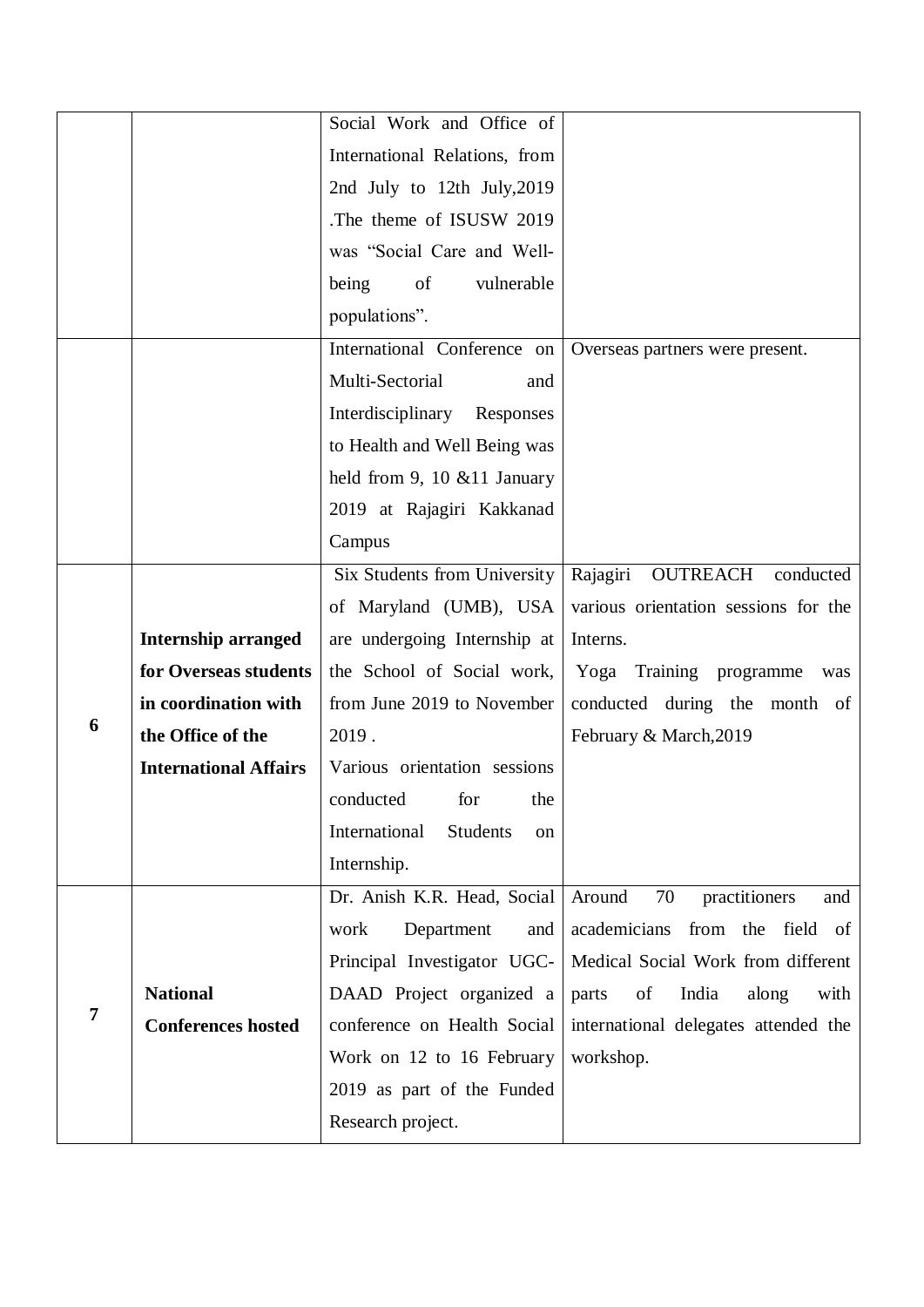|   |                  | The 45th Rajagiri Round             | Faculty members and students from      |
|---|------------------|-------------------------------------|----------------------------------------|
|   |                  | Table conference on the             | various departments participated in    |
|   |                  | theme "Campus to Country:           | the conference                         |
|   |                  | <b>Road to Statesmanship</b> " was  |                                        |
|   |                  | held on 13th February 2019.         |                                        |
|   |                  | An MDP - "Management                | The MDP addressed the                  |
|   |                  | Retreat 2019" was conducted         | contemporary theoretical and           |
|   |                  | from April 8-12, 2019.              | practical Church management            |
|   |                  |                                     | challenges.                            |
|   |                  | <b>Rajagiri HR Fraternity Meet</b>  | In partnership with National Institute |
|   |                  | 2018 on the topic "Building"        | of Personnel Management, Kerala        |
|   |                  | HR Capability for the New           | Chapter                                |
|   |                  | Workplace" was organized            |                                        |
|   |                  | on December 18, 2018.               |                                        |
|   | Rajagiri Unique  | <b>The</b><br>Samavartanam          | The Certificates for Excellence along  |
| 8 | <b>Practices</b> | Graduation ceremony<br>was          | with cash awards were awarded to       |
|   |                  | held on May 25, 2019                | outstanding students                   |
|   |                  | Rajagiri Awards programme           | The UGC JRF/NET Qualified s,           |
|   |                  | $-2019$ was conducted on            | IELTS qualified, Runners up for        |
|   |                  | 23rd March 2019                     | Smart Hackathon, Batch toppers and     |
|   |                  |                                     | subject toppers of all courses were    |
|   |                  |                                     | awarded cash prizes and certificates   |
|   |                  |                                     | Around 150 students from different     |
|   |                  |                                     | departments received the awards.       |
|   |                  | In- Pursuit of Excellence           |                                        |
|   |                  | Lecture 2019                        |                                        |
|   |                  | Special<br>lecture<br><sub>on</sub> |                                        |
|   |                  | "Environmental Protection"          |                                        |
|   |                  | was organised on February 8,        |                                        |
|   |                  | 2019.                               |                                        |
|   |                  | Special lecture on "Ethics"         |                                        |
|   |                  | Transparency"<br>and<br>was         |                                        |
|   |                  | organised on June 13, 2019.         |                                        |
|   |                  |                                     |                                        |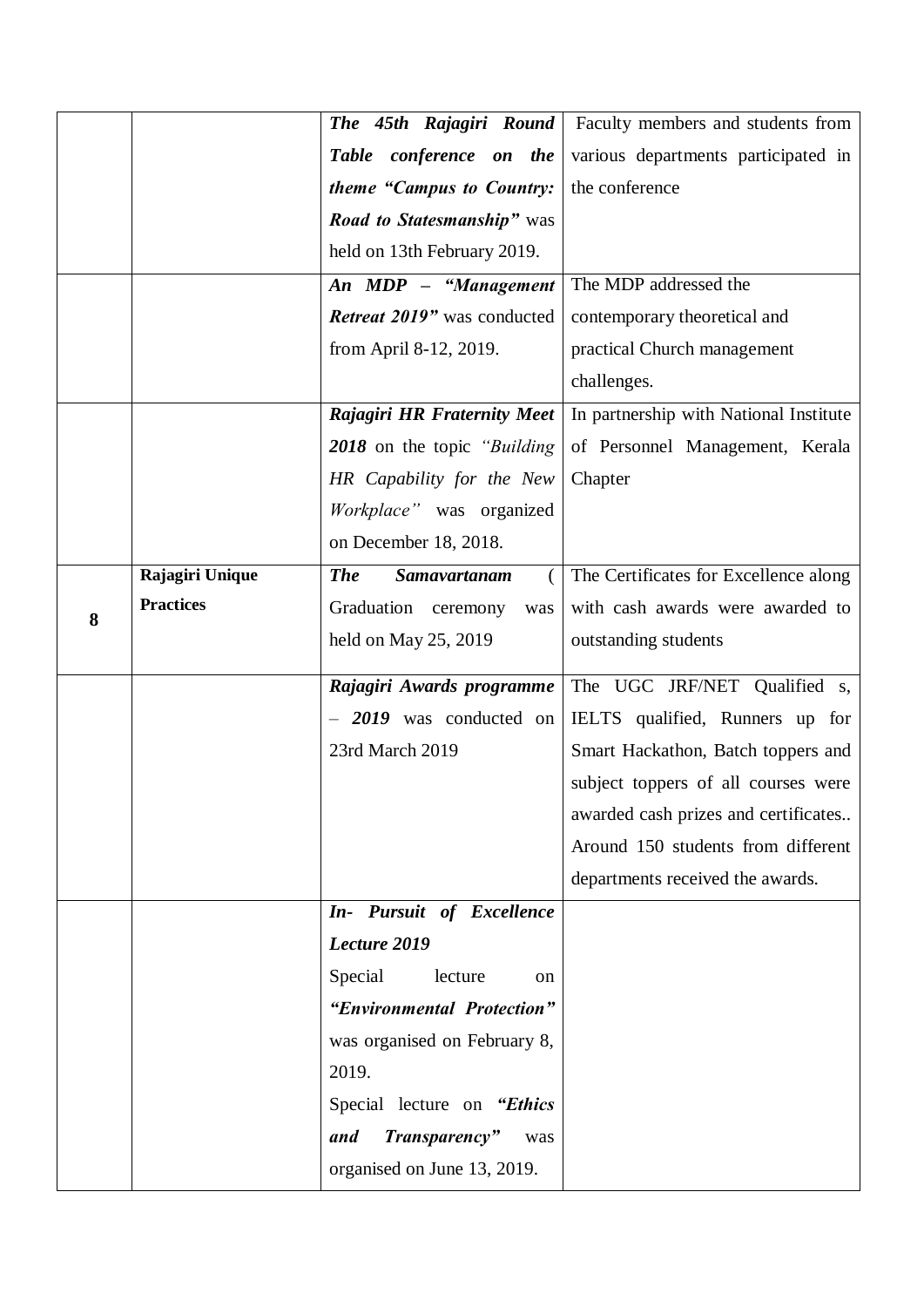| The Grand Finale of the              | Teams<br>from<br>the<br>student<br>and                |
|--------------------------------------|-------------------------------------------------------|
| Ninth edition of Rajagiri            | corporate categories participated.                    |
| <b>National Business Quiz was</b>    |                                                       |
| held on October 13, 2018.            |                                                       |
| Rajagiri Centre for Business         |                                                       |
| Studies conducted two-day            |                                                       |
| <b>INFLORE-</b><br><b>Management</b> |                                                       |
| Fest on 5th and 6th October,         |                                                       |
| 2018.                                |                                                       |
| Rajagiri Business League             | $\overline{2}$<br>11<br>corporates<br>and<br>colleges |
| 2019 (RBL), a basketball             | participated in the men's team and 3                  |
| championship exclusive to            | corporates and 1 college participated                 |
| <b>Business</b><br>corporates<br>and | in the women's team.                                  |
| of<br>Schools<br>India<br>was        |                                                       |
| organized, from January 16th         |                                                       |
| to $19^{th}$ , 2019.                 |                                                       |
| RIDLE-2019 (Rajagiri Inter-          | The Faculty and<br>students<br>were                   |
| Department<br>Literary               | divided into 10 teams on Department                   |
| Endeavour), was organized            | basis.                                                |
| the<br>Department<br>of<br>by        |                                                       |
| Languages on 17<br>January           |                                                       |
| 2019.                                |                                                       |
| of<br>Social<br>Work<br>School       | Topic<br>Court<br>'Supreme<br>scraps                  |
| conducted Rajasadass - An            | section 497 of IPC'.                                  |
| Open forum for deliberations         |                                                       |
| social<br>issues<br>on<br>$-on$      |                                                       |
| $27th$ , November 2018               |                                                       |
| Minnaminnikoottam',<br>the           | Initiative of Ist year MSW students.                  |
| school fest was organised on         |                                                       |
| 19th January 2019 in Eloor           |                                                       |
| Municipality                         |                                                       |
| Anganwadi<br>Fest'<br>was            | collaboration<br>In<br>with<br>all<br>the             |
| organised on 19th January            | Anganwadis of the ICDS project by                     |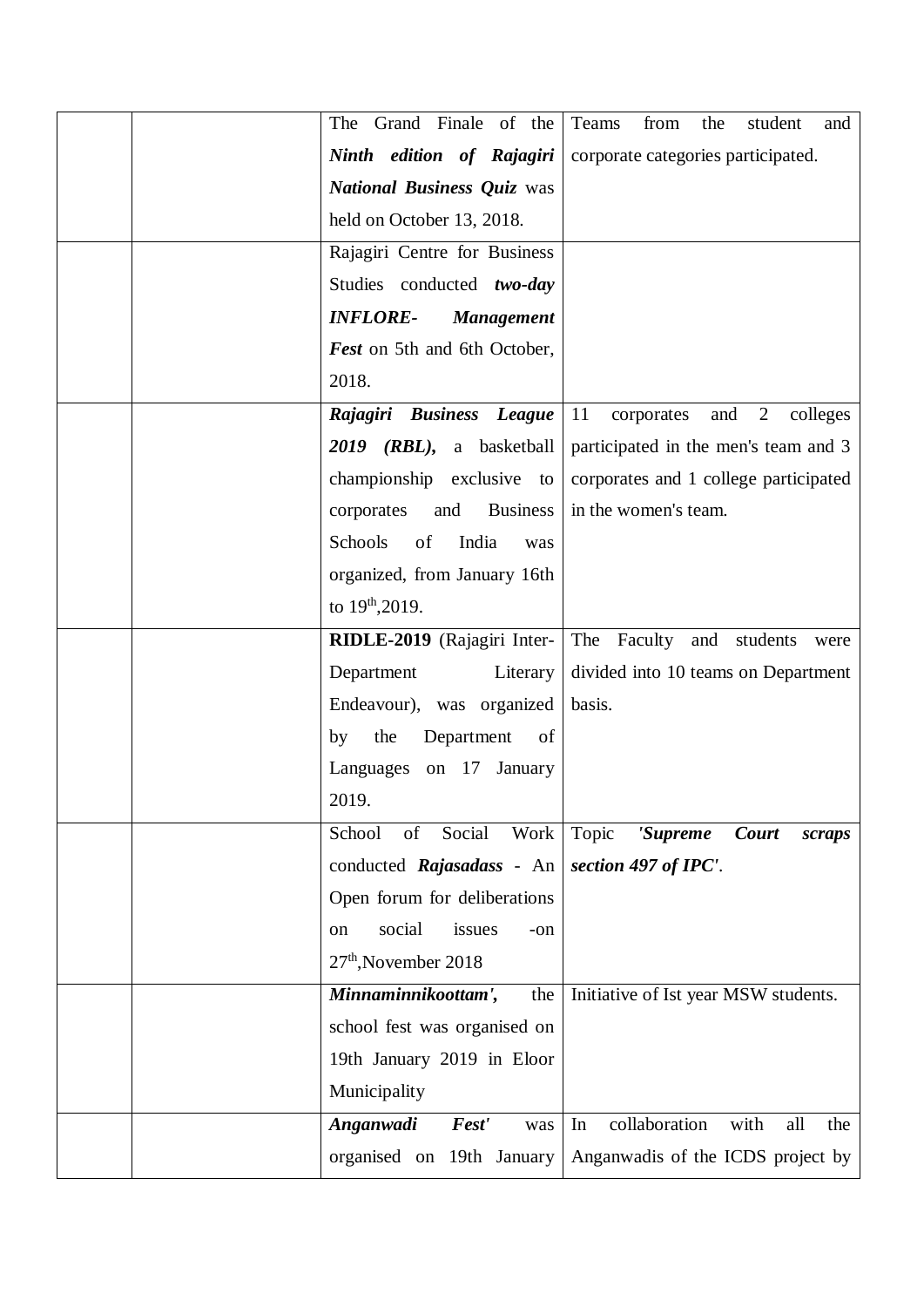|    |                          | in<br>2019<br>Ezhupunna                | MSW IInd years.                           |
|----|--------------------------|----------------------------------------|-------------------------------------------|
|    |                          | gramapanchayat.                        |                                           |
|    |                          | Kunjattakilikal', the Mega             | collaboration<br>In<br>with<br>all<br>the |
|    |                          | event was organized on 8th             | Anganwadis<br><b>ICDS</b><br>of<br>in     |
|    |                          | February 2019<br>by<br><b>BSW</b>      | Kalamassery Municipality.                 |
|    |                          | department                             |                                           |
|    |                          | Diversity Day was celebrated           | The students came in their traditional    |
|    | <b>Facilitating</b>      | on November 16, 2018 with              | ethnic attire. Students performed         |
|    | <b>Communal Harmony</b>  | performances from various              | dance forms like Garba, Dandiya and       |
|    | through Celebrations     | cultures Tamil, Kannadigas,            | celebrated Deepavali.                     |
| 9  | /Programmes              | Gujarat,<br>Telugu,<br>Bengal,         |                                           |
|    |                          | Manipurian,<br>Bihar,<br>and           |                                           |
|    |                          | Korean, German, French and             |                                           |
|    |                          | Italian students.                      |                                           |
|    |                          | 'friendship campaign'<br>to            | The students joined in making paper       |
|    |                          | promote the wellbeing of the           | boats which is a part of the campaign     |
|    |                          | fishermen community.                   | to express gratitude to the fishermen     |
|    |                          |                                        | for their valuable contribution during    |
|    |                          |                                        | the 2018 flood.                           |
|    |                          | Workshop on Qualitative<br>$\bullet$   | Social<br>Work,<br>65 students<br>from    |
|    |                          | Research<br>1st<br>of<br>on            | Psychology<br>departments<br>and          |
|    | <b>Training</b>          | February, 2019.                        | Research Scholars in Social Work          |
|    | <b>Programmes</b>        | Training<br>Program<br>on<br>$\bullet$ | attended the training.                    |
|    | /Workshops               | "Access to E-resources"                |                                           |
| 10 | arranged For             | using J-gate" on Friday                | BLISc and MLISc Students and              |
|    | promoting Quality        | 21st June 2019.                        | research scholars from Social work        |
|    | <b>Research</b>          | Training Program<br>on<br>$\bullet$    | attended the training.                    |
|    |                          | "Access to E-resources"                |                                           |
|    |                          | using EBSCO database"                  |                                           |
|    |                          | on 25th June 2019.                     |                                           |
|    |                          | Conducted a Workshop on                | Rajagiri Management<br>Journal<br>is      |
| 11 | <b>Promoting Quality</b> | "Publishing in<br>Impactful            | accepted for publication by the           |
|    | <b>Publications</b>      | <i>journals</i> " on April 25, 2019.   | <b>Emerald Publishing House.</b>          |
|    |                          |                                        |                                           |